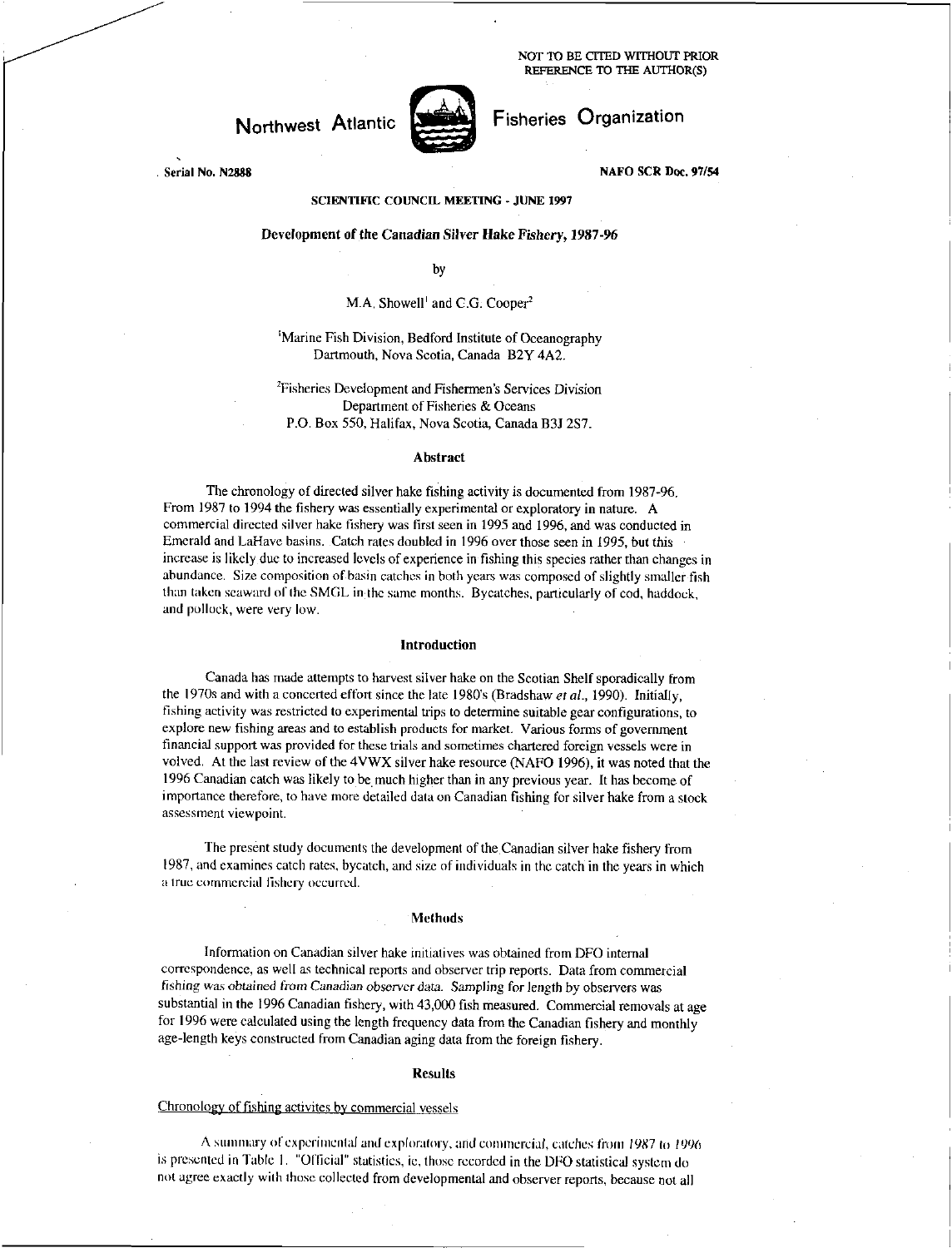developmental catches were reported as commercial landings and also there was some fishing other than that sponsored though the developmental program. However, both sources indicate that there was little fishing prior to 1996. Canada's activity in harvesting 4VWX silver hake progressed as follows:

- 2

1987: An experimental harvesting and processing project was conducted using 65' vessels and 90 mm diamond mesh codends (Canadian redfish gear). Fishing took place seaward of the Small Mesh Gear Line (SMGL) in close proximity to the USSR and Cuban fleets. This experiment ended after only a few sets, and was considered unsuccessful due to poor catch rates.

1988: A joint venture with foreign processors was attempted, using 65' vessels fishing seaward of the SMGL. The intention was for Canadian vessels to catch silver hake and transfer codends at-sea to foreign factory trawlers for processing. The total catch in this venture was 45 mt in five days of fishing. The experiment was ended due to unsatisfactory catch rates, thought to be caused by gear configuration or vessel power problems.

1989: A second codend transfer experiment was conducted. During April three 65' vessels fished seaward of the SMGL under charter arrangements with foreign factory vessels. Catches were modest, at 292 mt. In August, a single 45' vessel conducted experimental fishing on Georges and Browns banks. Total catch was 1 mt.

1990: A series of gear experiments were conducted using 45' and 65' vessels, fishing both seaward of the SMGL and in Emerald and LaHave basins. Three trawl designs were tested, with a total catch of approximately 50 mt.

1991: A single 45' vessel made several short trips to obtain silver hake for testing of surimi production. The total catch was 33 mt.

1992: A 170' trawler conducted an exploratory fishing trip for silver hake during which a series of gear experiments were conducted to determine the effectiveness of a separator grate in reducing bycatch of cod, haddock, and pollock while directing for silver hake. Sets were made both seaward of the SMGL and in Emerald and LaHave basins. Total catch of silver hake was 60 mt.

1993: No directed silver hake fishing was conducted by Canada

1994: A gear experiment was conducted by 45' vessels to compare catches and size distribution of silver hake with 55 mm square and 60 mm diamond mesh codends. The total catch was 78 mt.

1995: This year was the first in which the Canadian fleet showed some signs of commercial success, with 45' and 65' vessels directing for silver hake in the Emerald and LaHave Basin area (Fig. I). Use of a separator grate in the lengthening piece of the codend was mandatory to reduce incidental catches. Fishing occurred from July through October, with a total catch of 335 mt.

1996: A more intensive commercial fishery was conducted by the same fleet that participated in 1995, with 45' and 65' vessels fishing in the vicinity of Emerald and LaHave basins (Fig. 1). More than 100 trips were made, with a total catch of 3,485 mt. Vessels were permitted to use either 60 mm diamond mesh codends, or 55 min square codends. Approximately half the vessels chose to use the square mesh gear. As was the case in 1995, a separator grate was mandatory.

# 1995 and 1996 commercial fisheries.

It is clear from the above chronology that it was only in 1995 and 1996 that a true commercial fishery developed, earlier efforts being of an experimental nature.

Catches: Reported catches of silver hake by Canadian vessels, from the DFO statistical system, are presented in Table 2, by month and vessel tonnage class for 1995 and 1996. In 1995 the domestic fishery commenced at a relatively late date, with most catches occurring in July and August. Catches were about equal between TC 2 and 3 vessels. In 19%, the fishery began in April and continued through August, with the bulk of the catches occurring in May and June. Catches by TC 3 vessels predominated, although TC 2 and 4 vessel catches were substantial also.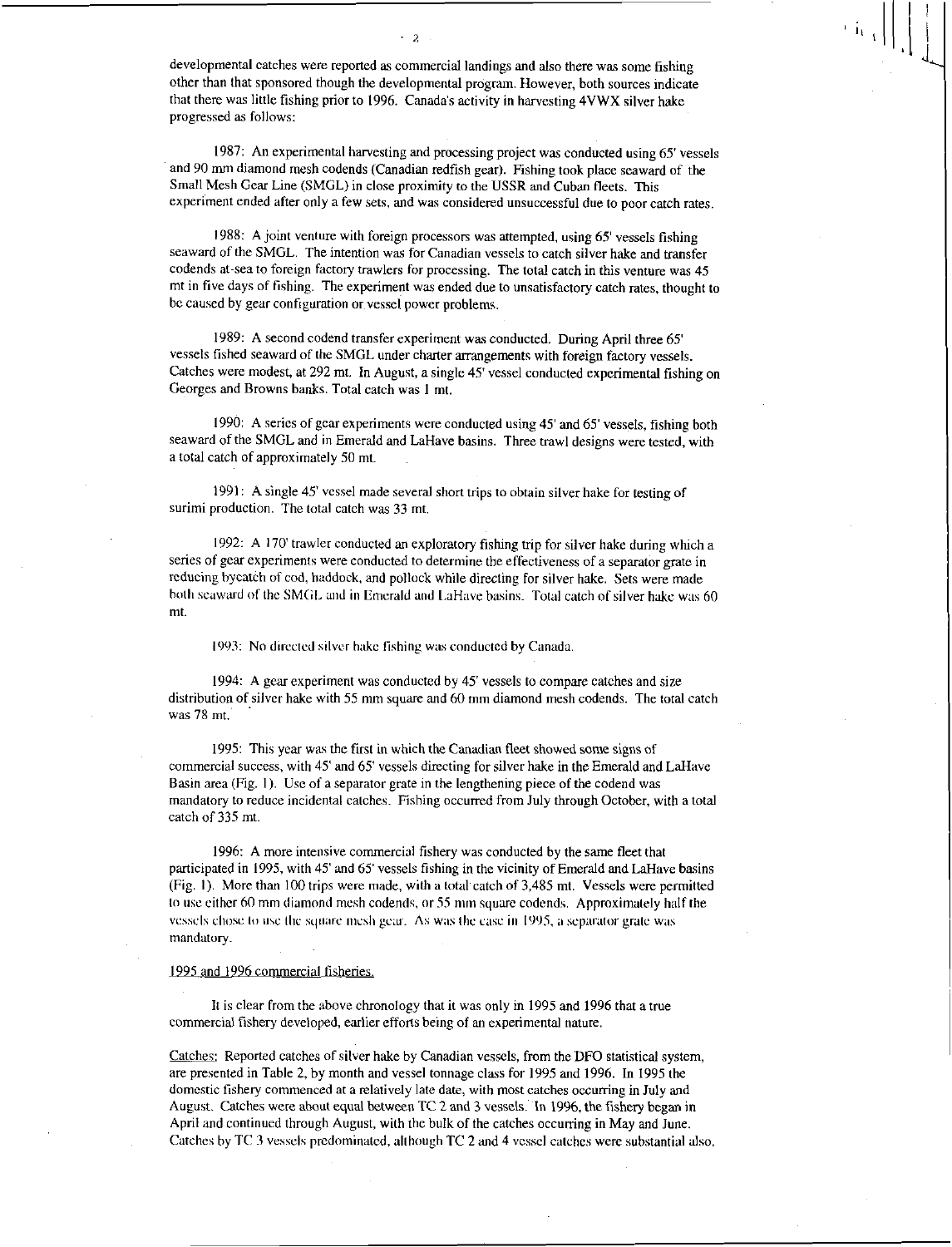Catch rates: Observer coverage of domestic silver hake directed effort was relatively high in these years, at approximately 50% in 1995 and 25% in 1996, on a trip basis. In aggregate, the catch rate for this fleet was 0.5 mt/hour in 1995, doubling to 1.0 mt/hour in 1996; however, fishing activity occured much later in the season in 1996 compared to 1995.

Bycatches: Bycatches of other species, based on observer data, were low, at less than 25 kg/hour (Table 3). As a percentage of silver hake bycatch was less than 3%.

Length compositions: A summary of sampling effort by Canadian observers, with observed and total catch, is presented in Table 4. Size distribution of the Canadian *commercial* fishery catch by month for 1995 and 1996 is shown in Fig. 2 and 3. Size of the catch varied in 1995, with a modal length of 26 and 25 cm for July and August, respectively, which represents age 2 fish. In August and October there was evidence of a shoulder at approximately 27 cm, which represents the catch of 3 year old silver hake. In 1996 the modal length varied from 24 to 26 cm. There was also

evidence of the 1995 year class entering the fishery at age 1, with a peak of fish at 16-18 cm appearing in the catch during June and July.

Size distribution of the foreign catch seaward of the SMGL is also presented by month Fig. 2 and 3 for comparison with the Canadian size distribution in months where both fleets fished. The mode for both years was slightly larger for the foreign fishery, at 27 cm and 27-28 cm for 1995 and 1996 respectively. The 1995 year class was also seen in the 1996 foreign fishery, with a higher proportion of age 1 fish appearing in May, June, and July.

Square mesh codends were commonly used by the Canadian fleet in 1996, with the regulations permitting 60 mm diamond or 55 mm square. Square mesh was used for approximately 36% of the sets where the mesh type could be determined based on Observer data, with square *mesh most commonly used in* June and July (Fig. 4). The size, distribution of the catch for each mesh type, weighted by the catch of sampled sets and aggregated over the entire fishery, is presented in Fig. 5. The modal length for both mesh types was 26 cm; however the square mesh caught about half the proportion of fish over the 14-20 cm range, implying greater escapement of age I fish.

Age compositions: The catch was composed mostly of age 2, 3, and 4 fish (Table 5), which is similar to the situation seen in the foreign fishery. However, in July, catches of age one fish were substantial, at 65% of the total number.

#### **Conclusions**

Canadian development of a commercial fishery for 4VWX silver hake over the period 1987 to 1994 was essentially experimental or exploratory in nature, while methods to achieve commercially viable catch rates and processing techniques were developed. A commercial directed silver hake fishery, conducted without subsidy, was first seen in 1995 and 1996.

Catch rates doubled in 1996 over those seen in 1995 in this basin fishery; however this increase is likely due to increased levels of *experience* in *fishing this* species rather than changes in abundance. Size composition of basin catches in both years was composed of slightly smaller fish than taken seaward of the SMGL in the same months. The modal age in 1996 catches was age 2, but 3 and 4 year olds were also important. There were also substantial number of age l's caught. Bycatches, particularly of the traditionally fished gadoids, cod, haddock, and pollock, were very low.

#### References

Bradshaw, V. et al. 1990. The 1989 Canadian fishery for silver hake. Can. Ind. Rep. Fish. Aquat. Sci. 203: 45p + appendicies.

NAFO 1996. Scientific Council Reports 1996. Northwest Atlantic Fisheries Organization, Dartmouth, N.S., Canada.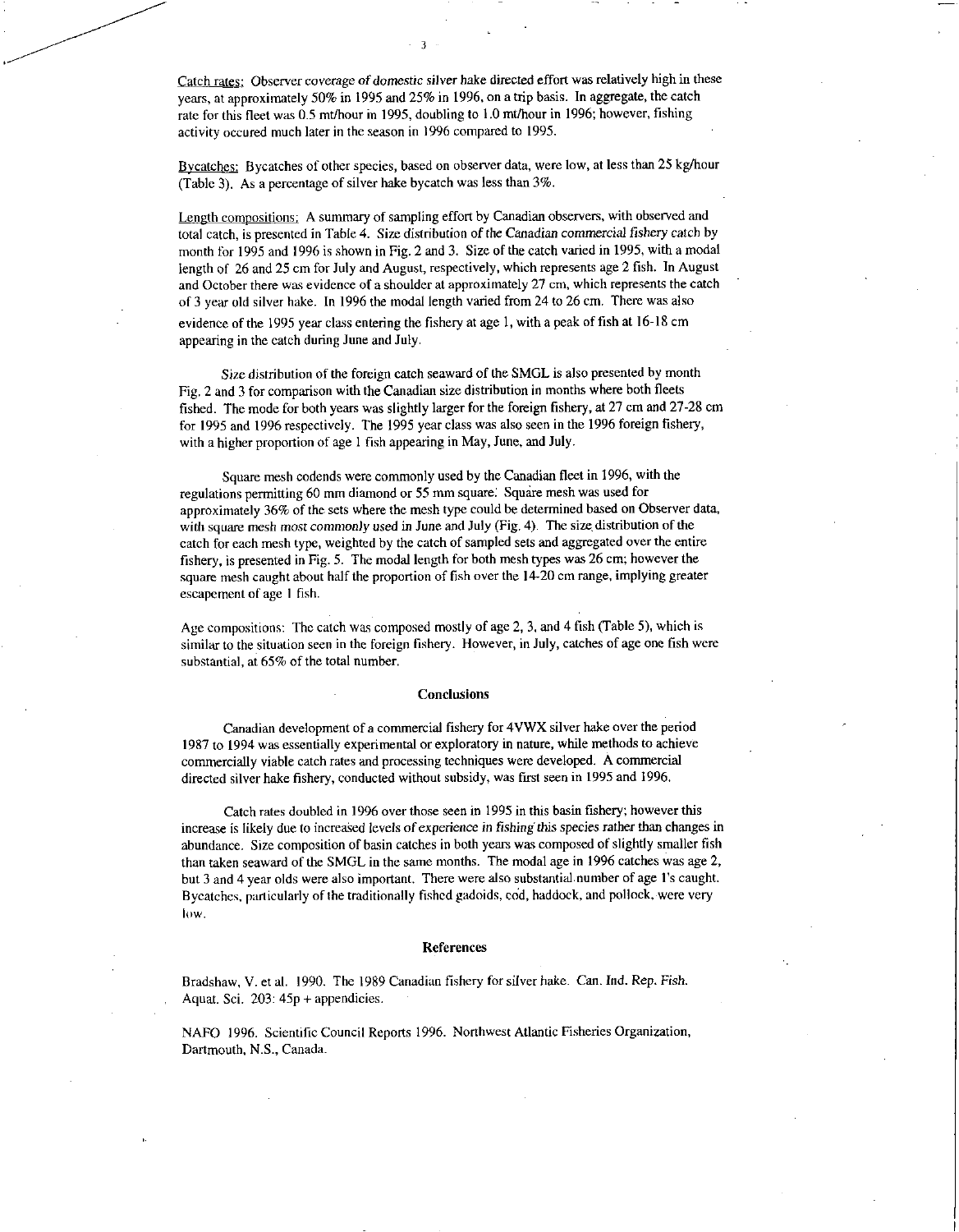| Table   4VWX silver hake catches (mt) by Canada, for developmental (1987-94) and |  |
|----------------------------------------------------------------------------------|--|
| commercial (1995-96) fisheries.                                                  |  |

| Year | Developmental  | Commercial | <b>Official Statistics:</b><br>NAFO & Canada* |  |
|------|----------------|------------|-----------------------------------------------|--|
| 1987 | 0.36           |            | 13                                            |  |
| 1988 | 45             | 9          |                                               |  |
| 1989 | 292            |            | 337                                           |  |
| 1990 | 89             |            | 10                                            |  |
| 1991 | 33             |            | 34                                            |  |
| 1992 | $\overline{2}$ |            | 133                                           |  |
| 1993 |                |            |                                               |  |
| 1994 | 78             |            | 76                                            |  |
| 1995 |                | 335        | $271*$                                        |  |
| 1996 |                | 3,485      | 3480*                                         |  |

Table 2. Reported silver hake directed catches (mt) by Canadian vessels, by month and vessel tonnage class from Canadian landings data.

| year | month      | vessel tonnage<br>class | catch        |
|------|------------|-------------------------|--------------|
| 1995 | July       | $\overline{c}$          | 55           |
|      |            | 3                       | 86           |
|      | August     | $\overline{c}$          | 40           |
|      |            | 3                       | 67           |
|      | September  | 3                       | $\mathbf{1}$ |
|      | October    | $\overline{\mathbf{c}}$ | 22           |
|      | 1995 Total |                         | 271          |
| 1996 | April      | 3                       | 40           |
|      | May        | $\overline{c}$          | 185          |
|      | l,         | 3                       | 897          |
|      |            | 4                       | 298          |
|      | June       | $\overline{\mathbf{c}}$ | 270          |
|      |            | 3                       | 1008         |
|      |            | 4                       | 380          |
|      | July       | $\frac{1}{2}$           | 60           |
|      |            | 3                       | 144          |
|      |            | 4                       | 61           |
|      | August     | $\overline{2}$          | 16           |
|      |            | 3                       | 121          |
|      | 1996 Total |                         | 3480         |

 $\frac{1}{4}$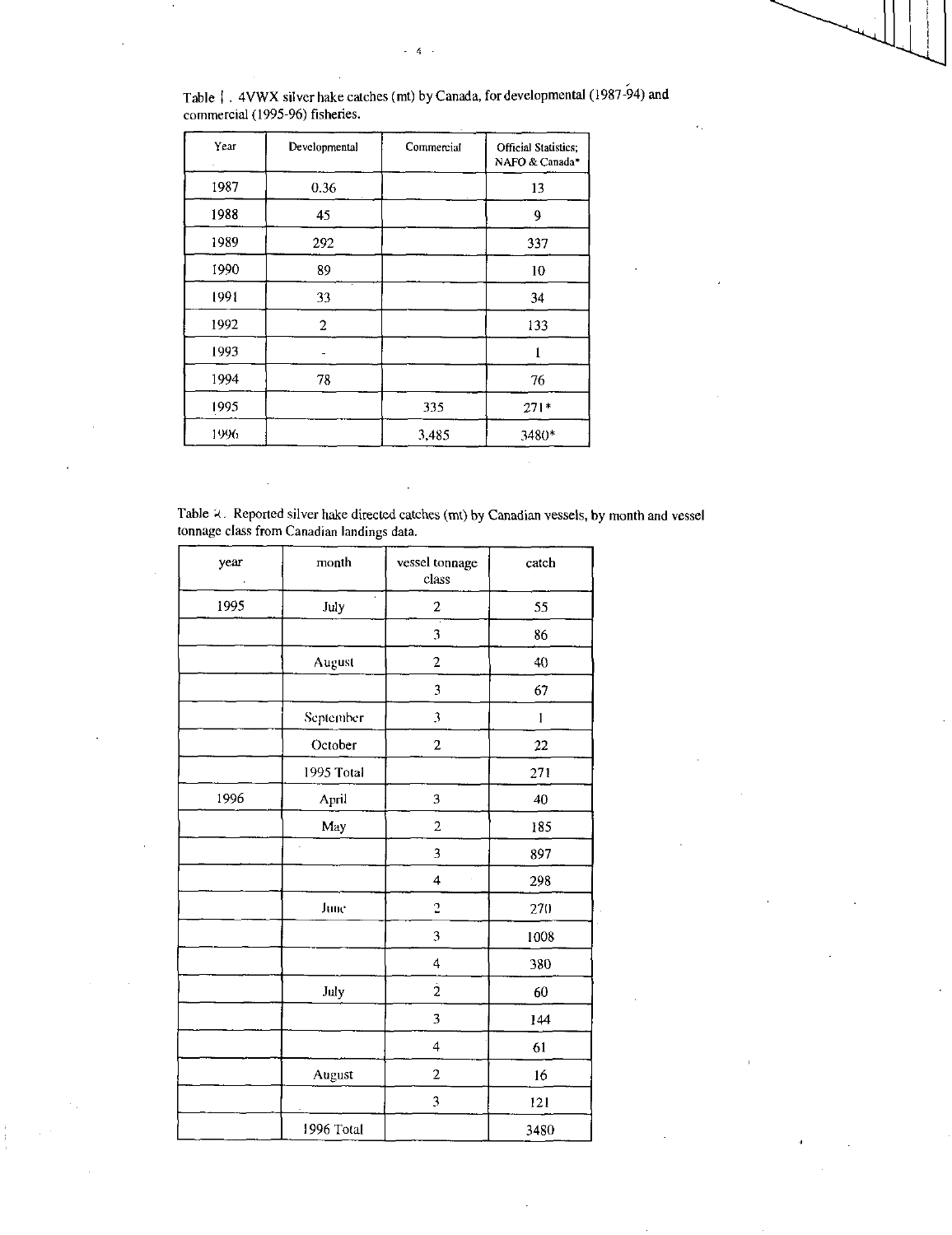| year       | species       | $\text{catch}(\text{kg})$ | CPUE (kg/hour) | % silver hake |
|------------|---------------|---------------------------|----------------|---------------|
| 1995       | cod           | $\overline{\bf 4}$        | 0.01           | 0.002         |
|            | haddock       | 46.                       | 0.14           | 0.032         |
|            | silver hake - | 145,925                   | 456.51         |               |
|            | pollock       | 20                        | 0.06           | 0.014         |
|            | redfish       | 100                       | 0.31           | 0.069         |
|            | halibut       | 85                        | 0.27<br>k.     | 0.058         |
|            | Illex         | 277                       | 0.87           | 0.190         |
|            | others        | 1.187                     | 3.71           | 0.813         |
|            | 1995 Total    | 1,719                     | 5.38           | 1.178         |
| 1996       | cod           | 52                        | 0.07           | 0.006         |
| $\epsilon$ | haddock       | 309                       | 0.40           | 0.039         |
|            | silver hake   | 801,800                   | 1038.13        | --            |
|            | pollock       | 536                       | 0.69           | 0.067         |
|            | redfish       | 415                       | 0.54           | 0.052         |
|            | <b>Illex</b>  | 717                       | 0.93           | ٠<br>0.089    |
|            | others        | 16.645                    | 21.55          | 2.076         |
|            | 1996 Total    | 18,674                    | 24.18          | 2.329         |

Table 3. Catches, bycatch and catch rates in the Canadian commercial silver hake fishery, from observer data.

Table 4: Sampling levels, observed catch (mt) and total catch (mt) from the DFO statistical system, for the Canadian directed silver hake fishery, by month.

| Month  | observer Vf<br>samples | total observed<br>catch | total catch<br>$\epsilon$ |
|--------|------------------------|-------------------------|---------------------------|
| April  |                        | 40                      |                           |
| May    | 67                     | 425                     | 1380                      |
| June   | 40                     | 330                     | 1658                      |
| July   | 20                     | $-265$<br>34            |                           |
| August | ዩ                      | 18                      | 137                       |

Table 5: Commercial catch numbers at age for 4VWX silver hake in 1996, from the Canadian fishery, based on observer data.

| age            | April          | May      | June | July             | August         | total |
|----------------|----------------|----------|------|------------------|----------------|-------|
|                | 19             | 1628     | 2521 | 2589             | 143            | 6900  |
| 2              | 202            | 8388     | 6587 | 1205             | 818            | 17200 |
| 3              | 78             | 1536     | 2922 | 100              | 90             | 4726  |
| $\overline{4}$ | 23             | 1042     | 2142 | 40               | 40             | 3287  |
| 5              | 7              | 47       | 468  |                  | 3              | 526   |
| 6              | $\overline{2}$ | 18       | 24   | 5                | 5              | 54    |
| 7              | 0              | $\bf{0}$ | 3    | 3                | $\overline{c}$ | 8     |
| 8              | 0              | 3        | 0    | $\boldsymbol{0}$ | $\mathbf 0$    | 3     |
| 9              | 0              | $\theta$ | 0    | 0                | 0              | 0     |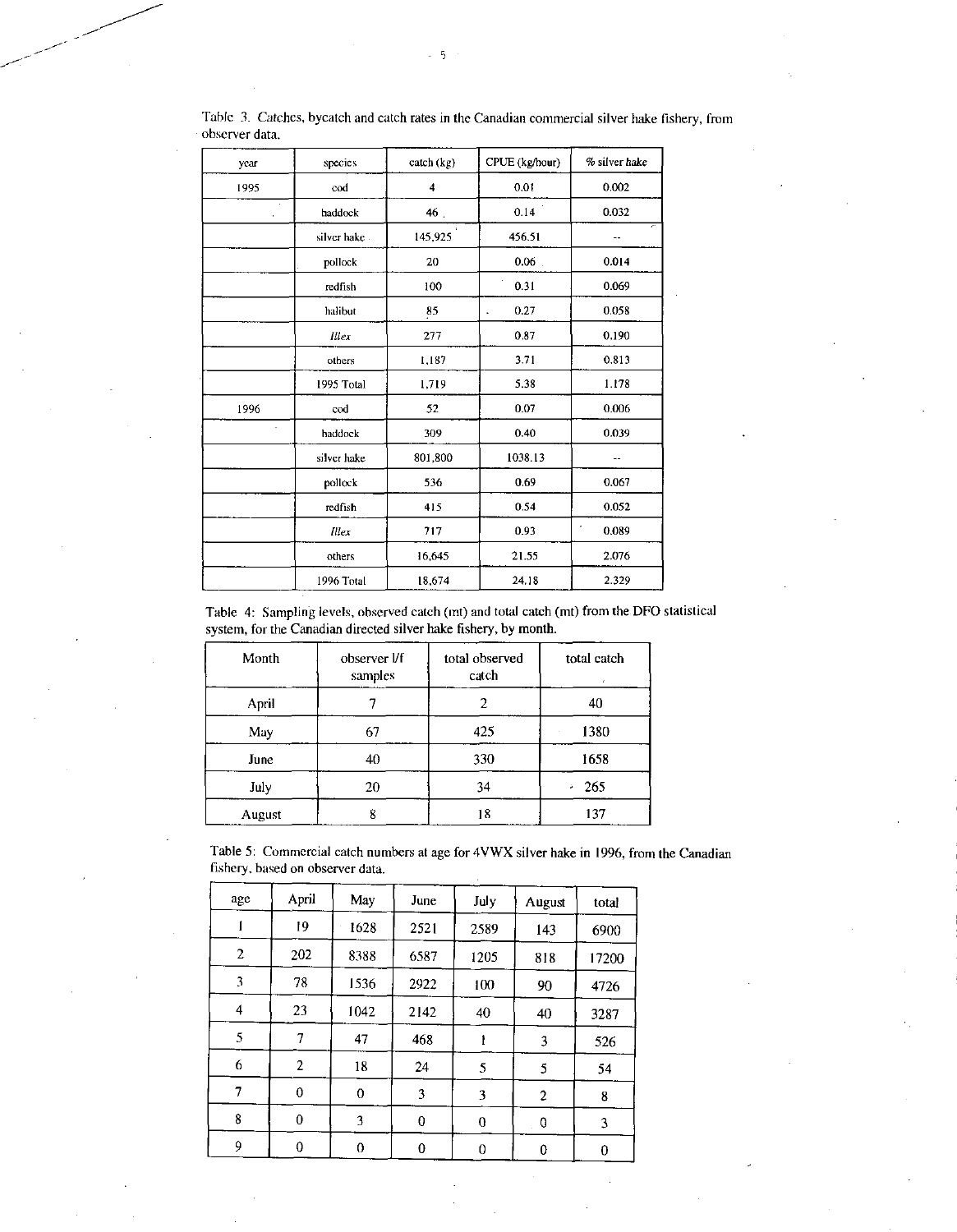

t,

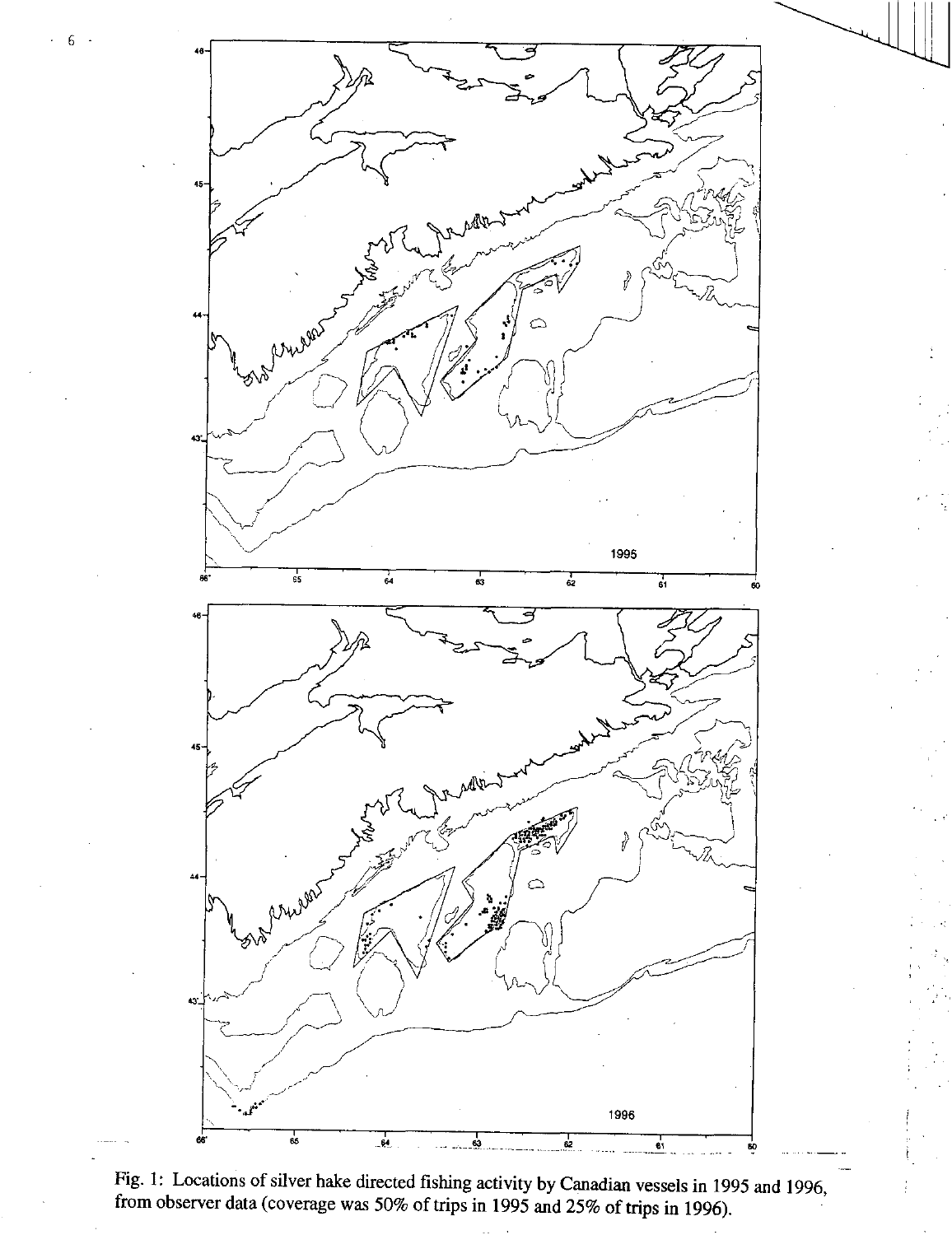

Figure 2 . Proportion at length for the 1995 Canadian 4VWX silver hake fishery, by month from observer samples. Data from the foreign fishery are also presented where fishing activity occured during the same months.

 $\mathcal{F}_{\rm ss}$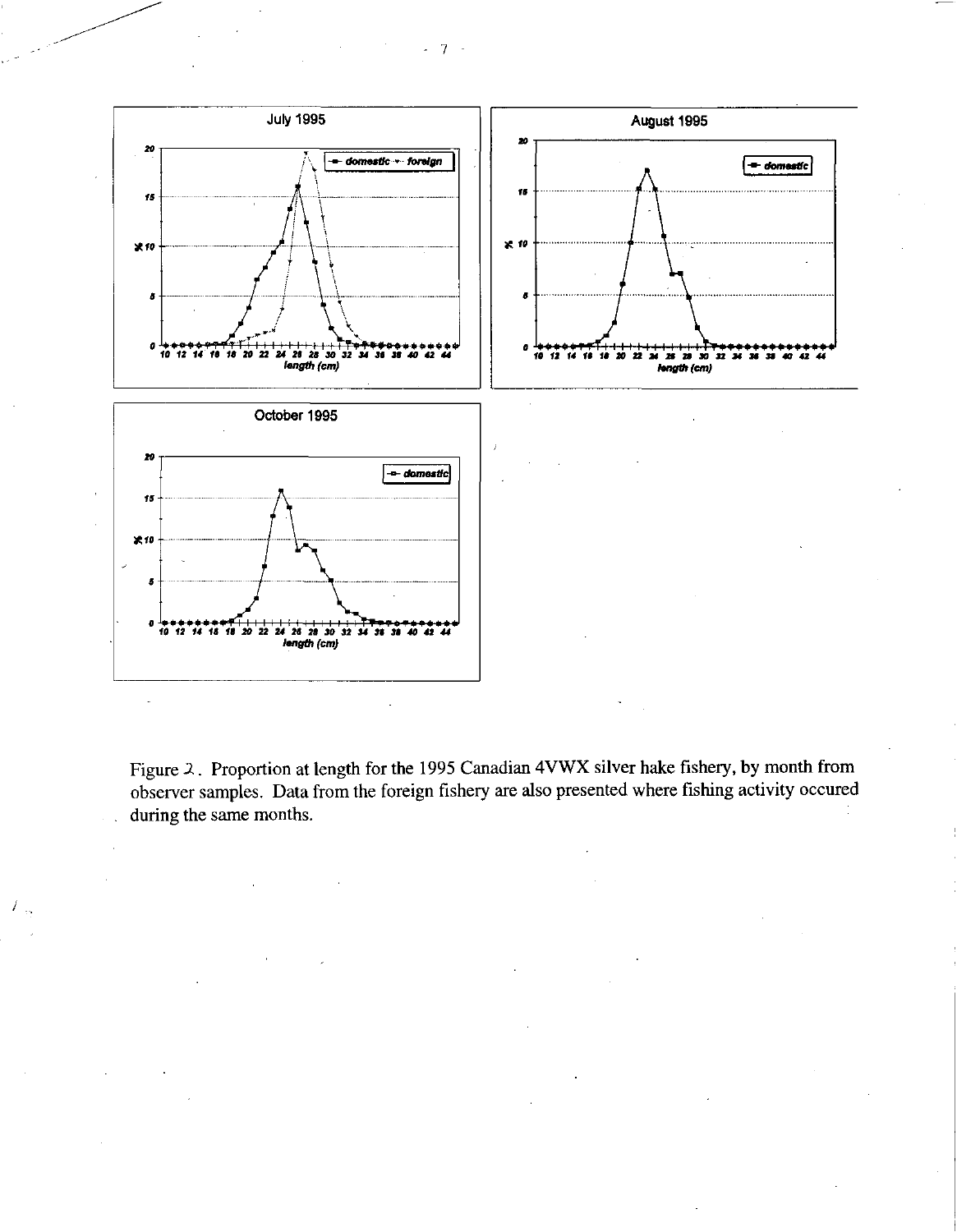$-8-$ 



Figure  $\frac{3}{2}$ . Proportion at length for the 1996 Canadian 4VWX silver hake fishery, by month from observer samples. Data from the foreign fishery are also presented where fishing activity occured during the same months.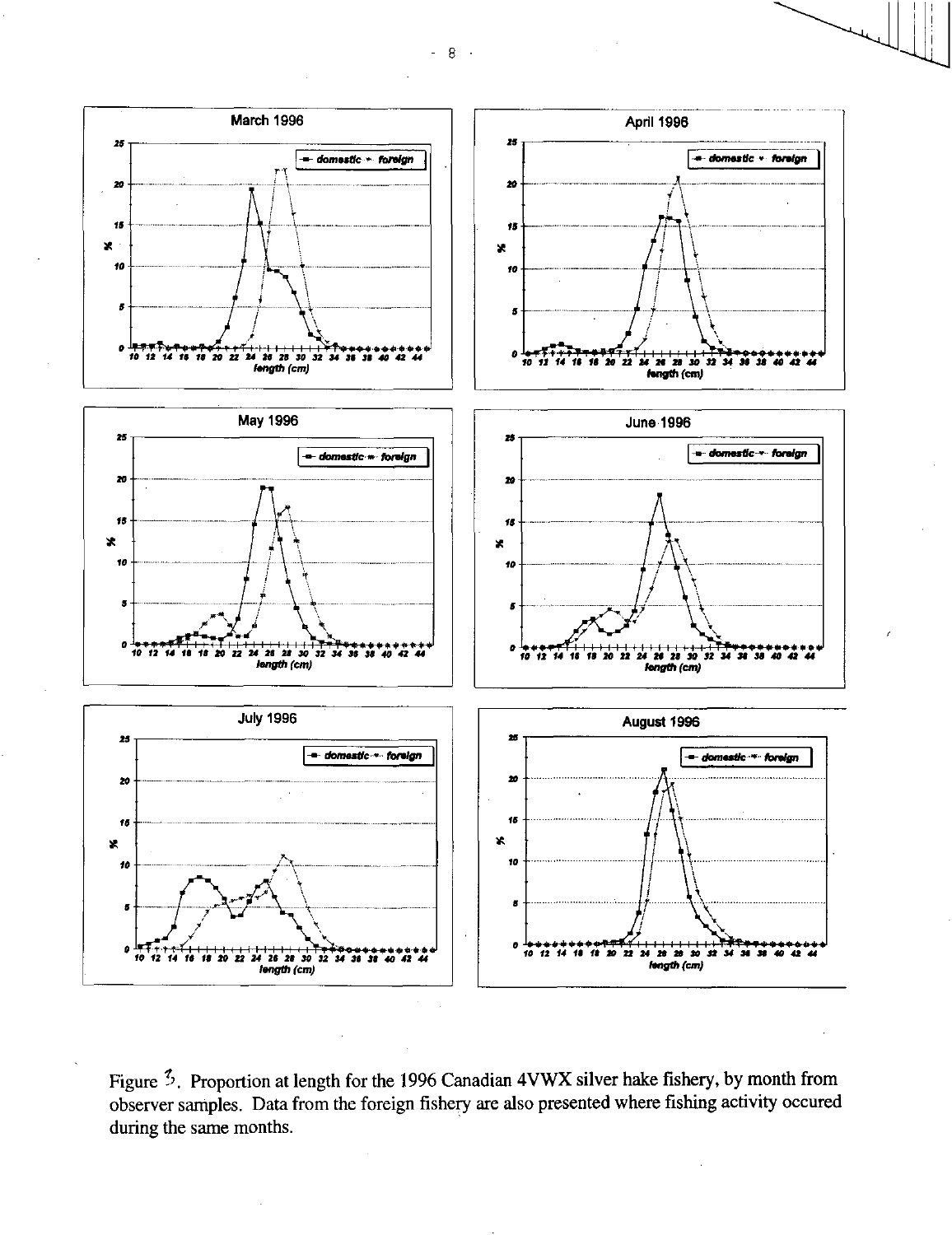

- 9 -